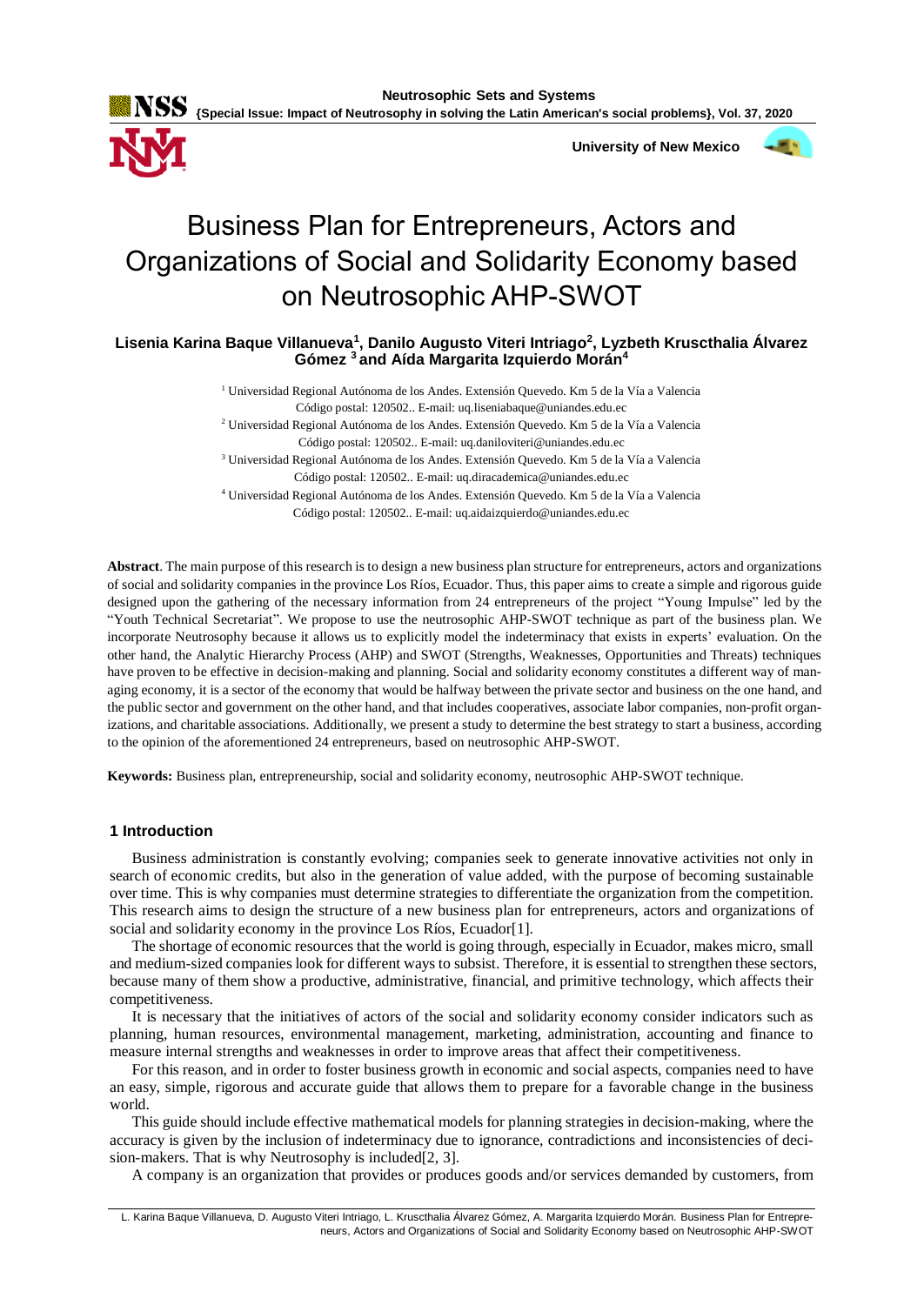which it obtains economic benefits. To fulfil its objectives, the company requires material, technical, financial and human resources for its operations.

Entrepreneurial activity is an essential element to understand the economic development of any country. It helps to forecast and adjust public policies where it is necessary to impulse new projects and job creation. Undertaking is to start a new business project assuming the risk that this entails, in exchange for obtaining a business benefit. It is an engine of innovation, competitiveness and growth[4].

Every project to create a company has its starting point in the idea that its promoters consider. Starting from that moment, comes a process of analysis and planning which will lead to determine the viability of the project and the future configuration of the company. Issues such as the target market, its foreseeable evolution, competing companies, the commercial policy to follow, expected sales, the necessary technical and financial resources, should be analyzed [5].

Solidarity economy is a form of production, consumption, and distribution of wealth, focused on the valorization of the human being and not on the prioritization of capital. It promotes associability, cooperation and selfmanagement, and is oriented to the production, consumption, and marketing of goods and services, in a mainly self-managed way, aiming at the expanded development of life, as well as the equality among its members. It advocates for understanding job as a mean of human liberation, within the framework of an economic democratization process, creating a viable alternative to the traditional dimension of capitalist labor[6].

We propose to use neutrosophic AHP-SWOT technique in the modelling [7]. One of its components is the mathematical and psychology-based tool called Analytic Hierarchy Process (AHP) introduced by Saaty [8-13] such that it starts from a hierarchical tree, where the first level consists of a single leaf that represents the objective. The second level contains the criteria that will be used to make the decision; in the even lower levels, the subcriteria for the criteria of the higher level are represented. The bottom contains the leaves corresponding to alternatives[14-16].

In the original method, experts assign a weight to each criterion and sub-criterion where the weight of the lower level depends on the weights of the higher levels. Finally, a weight is assigned to each alternative in relation to its importance. This tool is very useful, easy to apply and rigorous because it takes into account the relative importance of each element with respect to others at the same level. Moreover, this method ensures that inconsistency is small enough.

On the other hand, it is important for the design of a good business plan to determine what are the strengths (S), weaknesses (W), opportunities (O) and threats (T) that can be foreseen. This is modelled using the SWOT technique, named this way due to the aspects it calculates [17, 18]. This is also a simple and effective method.

Another contribution of this paper is that we propose one strategy for starting a business of social and solidarity economy in Los Ríos. The study was based on neutrosophic AHP-SWOT, according to the 24 entrepreneurs' criteria.

This paper consists of a first section, where we explain the main concepts of Neutrosophy and neutrosophic AHP-SWOT. Next, the following section introduces the business plan guide such that entrepreneurs, actors and organizations of social and solidarity economy should follow as well as the results for determining the best strategy to start a business. The article ends with the conclusions.

## **2 Preliminaries**

This section summarizes some basic definitions of Neutrosophy as well as the algorithm of neutrosophic AHP-SWOT technique introduced by Abdel-Basset et al. [7].

**Definition 1**: [19, 20] The *Neutrosophic set* N is characterized by three membership functions, which are the truth-membership function  $T_A$ , indeterminacy-membership function  $I_A$ , and falsehood-membership function  $F_A$ , where U is the Universe of Discourse and  $\forall x \in U$ ,  $T_A(x)$ ,  $I_A(x)$ ,  $F_A(x) \subseteq ]0, 1^+[$ , and  $0 \le inf T_A(x) + inf I_A(x) + inf$  $F_A(x) \leq sup T_A(x) + sup I_A(x) + sup F_A(x) \leq 3^+$ .

Notice that, according to the definition,  $T_A(x)$ ,  $I_A(x)$  and  $F_A(x)$  are real standard or non-standard subsets of ]<sup>-0</sup>,  $1^+$ [ and hence, T<sub>A</sub>(x), I<sub>A</sub>(x) and F<sub>A</sub>(x) can be subintervals of [0, 1].

**Definition 2**: [19-21] The *Single-Valued Neutrosophic Set* (SVNS) N over U is  $A = \{ \langle x, T_A(x), I_A(x), F_A(x) \rangle :$  $x \in U$ , where  $T_A: U \rightarrow [0, 1]$ ,  $I_A: U \rightarrow [0, 1]$ , and  $F_A: U \rightarrow [0, 1]$ ,  $0 \le T_A(x) + I_A(x) + F_A(x) \le 3$ .

The *Single-Valued Neutrosophic Number* (SVNN) is represented by  $N = (t, i, f)$ , such that  $0 \le t$ , i,  $f \le 1$  and 0  $\leq t + i + f \leq 3$ .

**Definition 3:** [19, 20, 22, 23] the *single-valued trapezoidal neutrosophic number*,

 $\tilde{a} = \langle (a_1, a_2, a_3, a_4), \alpha_{\tilde{a}}, \beta_{\tilde{a}}, \gamma_{\tilde{a}} \rangle$ , is a neutrosophic set on ℝ, whose truth, indeterminacy and falsehood membership functions are defined as follows, respectively: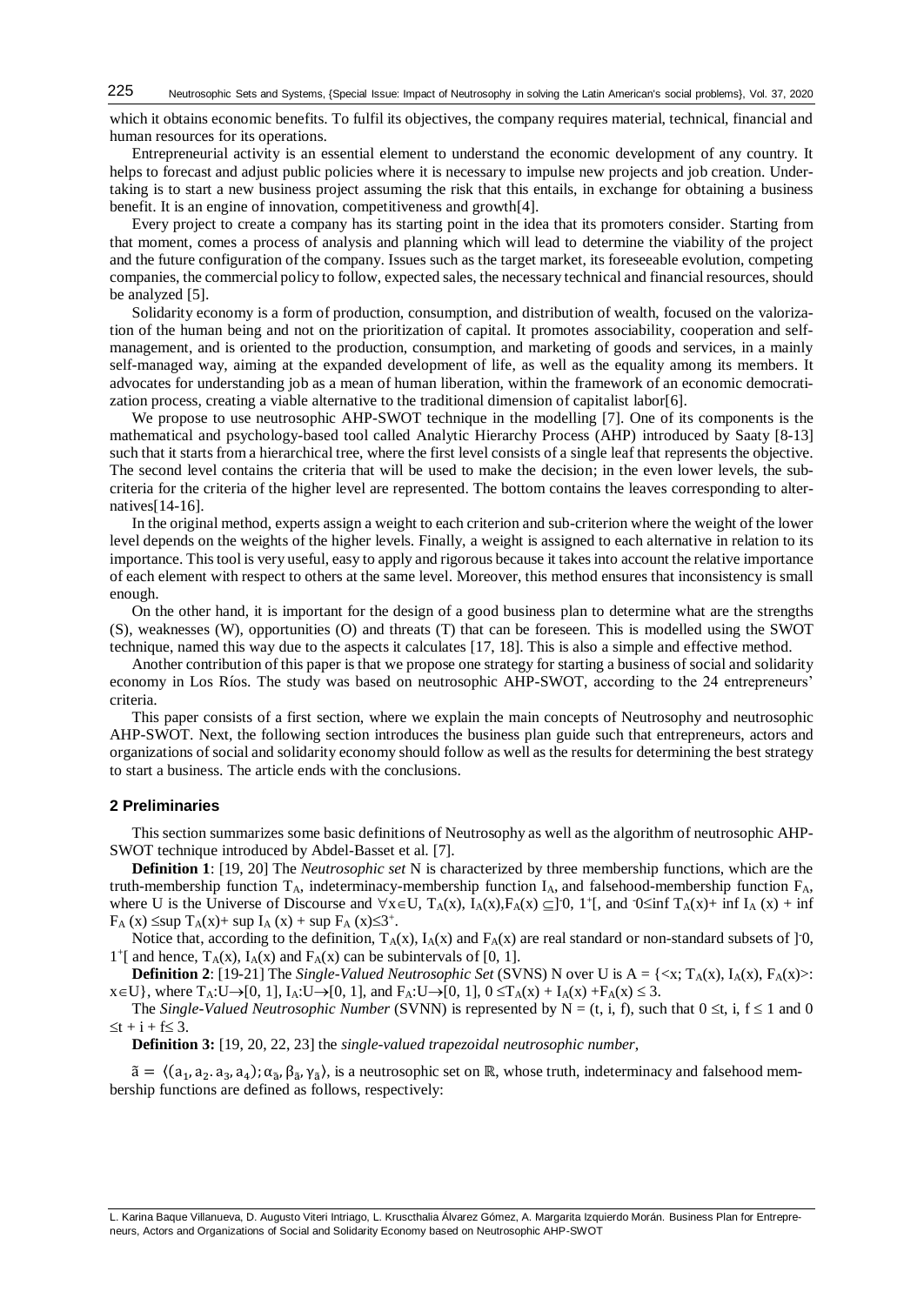226

$$
T_{\tilde{a}}(x) = \begin{cases} \alpha_{\tilde{a}}(\frac{x-a_1}{a_2-a_1}), & a_1 \le x \le a_2 \\ \alpha_{\tilde{a}}, & a_2 \le x \le a_3 \\ \alpha_{\tilde{a}}(\frac{a_3-x}{a_3-a_2}), & a_3 \le x \le a_4 \\ 0, & \text{otherwise} \end{cases}
$$
\n
$$
I_{\tilde{a}}(x) = \begin{cases} \frac{(a_2 - x + \beta_{\tilde{a}}(x-a_1))}{a_2 - a_1}, & a_1 \le x \le a_2 \\ \beta_{\tilde{a}}, & a_2 \le x \le a_3 \\ \frac{(x-a_2 + \beta_{\tilde{a}}(a_3-x))}{a_3 - a_2}, & a_3 \le x \le a_4 \\ 1, & \text{otherwise} \end{cases}
$$
\n
$$
F_{\tilde{a}}(x) = \begin{cases} (1)
$$

$$
\begin{cases}\n\frac{(a_2 - x + \gamma_{\tilde{a}}(x - a_1))}{a_2 - a_1}, & a_1 \le x \le a_2 \\
\gamma_{\tilde{a}}, & a_2 \le x \le a_3 \\
\frac{(x - a_2 + \gamma_{\tilde{a}}(a_3 - x))}{a_3 - a_2}, & a_3 \le x \le a_4 \\
1, & \text{otherwise}\n\end{cases}
$$

Where  $\alpha_{\tilde{a}}, \beta_{\tilde{a}}, \gamma_{\tilde{a}} \in [0,1], a_1, a_2, a_3, a_4 \in \mathbb{R}$  and  $a_1 \le a_2 \le a_3 \le a_4$ .

**Definition 4:** [19, 20, 22, 23] given  $\tilde{a} = \langle (a_1, a_2, a_3, a_4); \alpha_{\tilde{a}}, \beta_{\tilde{a}}, \gamma_{\tilde{a}} \rangle$  and  $\tilde{b} = \langle (b_1, b_2, b_3, b_4); \alpha_{\tilde{b}}, \beta_{\tilde{b}}, \gamma_{\tilde{b}} \rangle$  two single-valued trapezoidal neutrosophic numbers and  $\lambda$  any non-null number in the real line. Then, the following operations are defined:

1. Addition: 
$$
\tilde{a} + \tilde{b} = \langle (a_1 + b_1, a_2 + b_2, a_3 + b_3, a_4 + b_4); \alpha_{\tilde{a}} \wedge \alpha_{\tilde{b}}, \beta_{\tilde{a}} \vee \beta_{\tilde{b}}, \gamma_{\tilde{a}} \vee \gamma_{\tilde{b}} \rangle
$$
  
\n2. Subtraction:  $\tilde{a} - \tilde{b} = \langle (a_1 - b_4, a_2 - b_3, a_3 - b_2, a_4 - b_1); \alpha_{\tilde{a}} \wedge \alpha_{\tilde{b}}, \beta_{\tilde{a}} \vee \beta_{\tilde{b}}, \gamma_{\tilde{a}} \vee \gamma_{\tilde{b}} \rangle$   
\n3. Inversion:  $\tilde{a}^{-1} = \langle (a_4^{-1}, a_3^{-1}, a_2^{-1}, a_1^{-1}); \alpha_{\tilde{a}}, \beta_{\tilde{a}}, \gamma_{\tilde{a}} \rangle$ , where  $a_1, a_2, a_3, a_4 \neq 0$ .  
\n4. Multiplication by a scalar number:

 $\lambda \tilde{a} = \begin{cases} \langle (\lambda a_1, \lambda a_2, \lambda a_3, \lambda a_4), \alpha_{\tilde{a}}, \beta_{\tilde{a}}, \gamma_{\tilde{a}} \rangle, & \lambda > 0 \\ \langle (\lambda a_1, \lambda a_2, \lambda a_3, \lambda a_4), \alpha_{\tilde{a}}, \beta_{\tilde{a}}, \gamma_{\tilde{a}} \rangle, & \lambda > 0 \end{cases}$  $\langle (\lambda a_4, \lambda a_3, \lambda a_2, \lambda a_1); \alpha_{\tilde{a}}, \beta_{\tilde{a}}, \gamma_{\tilde{a}} \rangle, \quad \lambda < 0$ 

5. Division of two trapezoidal neutrosophic numbers:

$$
\tilde{\tilde{b}} = \begin{cases}\n\langle \left(\frac{a_1}{b_4}, \frac{a_2}{b_3}, \frac{a_3}{b_2}, \frac{a_4}{b_1}\right); \alpha_{\tilde{a}} \wedge \alpha_{\tilde{b}}, \beta_{\tilde{a}} \vee \beta_{\tilde{b}}, \gamma_{\tilde{a}} \vee \gamma_{\tilde{b}} \rangle, a_4 > 0 \text{ and } b_4 > 0 \\
\langle \left(\frac{a_4}{b_4}, \frac{a_3}{b_3}, \frac{a_2}{b_2}, \frac{a_1}{b_1}\right); \alpha_{\tilde{a}} \wedge \alpha_{\tilde{b}}, \beta_{\tilde{a}} \vee \beta_{\tilde{b}}, \gamma_{\tilde{a}} \vee \gamma_{\tilde{b}} \rangle, a_4 < 0 \text{ and } b_4 > 0 \\
\langle \left(\frac{a_4}{b_1}, \frac{a_3}{b_2}, \frac{a_2}{b_3}, \frac{a_1}{b_4}\right); \alpha_{\tilde{a}} \wedge \alpha_{\tilde{b}}, \beta_{\tilde{a}} \vee \beta_{\tilde{b}}, \gamma_{\tilde{a}} \vee \gamma_{\tilde{b}} \rangle, a_4 < 0 \text{ and } b_4 < 0 \\
\langle \left(\frac{a_4}{b_1}, \frac{a_3}{b_2}, \frac{a_2}{b_3}, \frac{a_1}{b_4}\right); \alpha_{\tilde{a}} \wedge \alpha_{\tilde{b}}, \beta_{\tilde{a}} \vee \beta_{\tilde{b}}, \gamma_{\tilde{a}} \vee \gamma_{\tilde{b}} \rangle, a_4 < 0 \text{ and } b_4 < 0 \\
\delta. \quad \text{Multiplication of two trapezoidal neutrosophic numbers:} \\
\tilde{a}\tilde{b} = \begin{cases}\n\langle (a_1b_1, a_2b_2, a_3b_3, a_4b_4); \alpha_{\tilde{a}} \wedge \alpha_{\tilde{b}}, \beta_{\tilde{a}} \vee \beta_{\tilde{b}}, \gamma_{\tilde{a}} \vee \gamma_{\tilde{b}} \rangle, & a_4 > 0 \text{ and } b_4 > 0 \\
\langle (a_4b_4, a_2b_3, a_3b_2, a_4b_1); \alpha_{\tilde{a}} \wedge \alpha_{\tilde{
$$

Where,  $\Lambda$  is a t-norm and  $V$  is a t-conorm.

Definitions 3 and 4 refer to *single-valued triangular neutrosophic number* when the condition  $a_2 = a_3$ , [24-26]. For simplicity, we use the linguistic scale of triangular neutrosophic numbers, see Table 1 and also compare with the scale defined in [7].

We can find in [7] the theory of AHP technique in a neutrosophic framework. Thus, we can model the indeterminacy of decision-making by applying neutrosophic AHP or NAHP for short.

Equation 4 contains a generic neutrosophic pair-wise comparison matrix for NAHP.

L. Karina Baque Villanueva, D. Augusto Viteri Intriago, L. Kruscthalia Álvarez Gómez, A. Margarita Izquierdo Morán. Business Plan for Entrepreneurs, Actors and Organizations of Social and Solidarity Economy based on Neutrosophic AHP-SWOT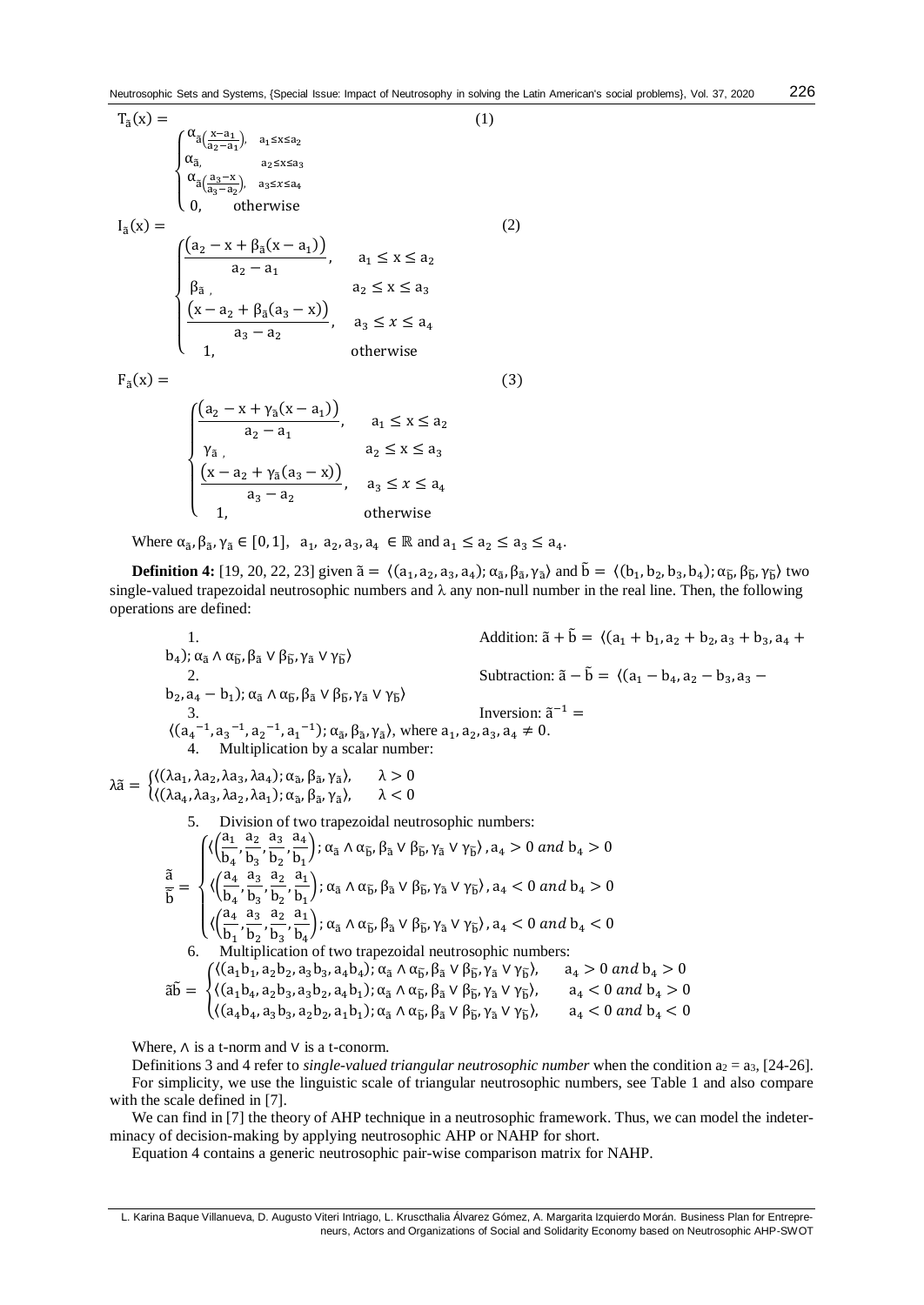(4)

$$
\widetilde{A} = \begin{bmatrix} \widetilde{1} & \widetilde{a}_{12} & \cdots & \widetilde{a}_{1n} \\ \vdots & & \ddots & \vdots \\ \widetilde{a}_{n1} & \widetilde{a}_{n2} & \cdots & \widetilde{1} \end{bmatrix}
$$

Matrix  $\tilde{A}$  must satisfy condition  $\tilde{a}_{ji} = \tilde{a}_{ij}^{-1}$ , based on the inversion operator of Definition 4.

To convert neutrosophic triangular numbers into crisp numbers, there are two indexes defined in [7], they are the so-called score and accuracy indexes, respectively, see Equations 5 and 6:

$$
S(\tilde{a}) = \frac{1}{8} [a_1 + a_2 + a_3](2 + \alpha_{\tilde{a}} - \beta_{\tilde{a}} - \gamma_{\tilde{a}})
$$
  
\n
$$
A(\tilde{a}) = \frac{1}{8} [a_1 + a_2 + a_3](2 + \alpha_{\tilde{a}} - \beta_{\tilde{a}} + \gamma_{\tilde{a}})
$$
\n(6)

| Saaty's scale | <b>Definition</b>                        | <b>Neutrosophic Triangular Scale</b>                      |
|---------------|------------------------------------------|-----------------------------------------------------------|
|               | Equally influential                      | $\tilde{1} = \langle (1,1,1); 0.50, 0.50, 0.50 \rangle$   |
|               | Slightly influential                     | $\tilde{3} = \langle (2,3,4); 0.30, 0.75, 0.70 \rangle$   |
|               | Strongly influential                     | $\tilde{5} = \langle (4, 5, 6); 0.80, 0.15, 0.20 \rangle$ |
|               | Very strongly influential                | $\tilde{7} = \langle (6, 7, 8); 0.90, 0.10, 0.10 \rangle$ |
| 9             | Absolutely influential                   | $\tilde{9} = \langle (9, 9, 9); 1.00, 1.00, 1.00 \rangle$ |
| 2, 4, 6, 8    | Sporadic values between two close scales | $\tilde{2} = \langle (1, 2, 3); 0.40, 0.65, 0.60 \rangle$ |
|               |                                          | $\tilde{4} = \langle (3, 4, 5); 0.60, 0.35, 0.40 \rangle$ |
|               |                                          | $\tilde{6} = \langle (5, 6, 7); 0.70, 0.25, 0.30 \rangle$ |
|               |                                          | $\tilde{8} = \langle (7,8,9); 0.85, 0.10, 0.15 \rangle$   |

**Table 1**: Saaty's scale translated to a neutrosophic triangular scale.

Below, we explain the algorithm introduced by Abdel-Basset et al. [7].

**Step 1** Select a group of experts at performing SWOT analysis.

In this step, experts identify the internal and the external factors of the SWOT analysis by employing questionnaires/interviews. Figure 1 shows the SWOT analysis diagram:



**Figure 1:** Strengths, Weaknesses, Opportunities and Threats (SWOT) analysis diagram. Source [7].

**Step 2** Structure the hierarchy of the problem.

The hierarchy of the problem has four levels:

- The first level is the goal the organization wants to achieve.
- The second level consists of the four strategic criteria that are defined by the SWOT analysis (i.e., criteria).
- The third level contains the factors that are included in each strategic factor of the previous level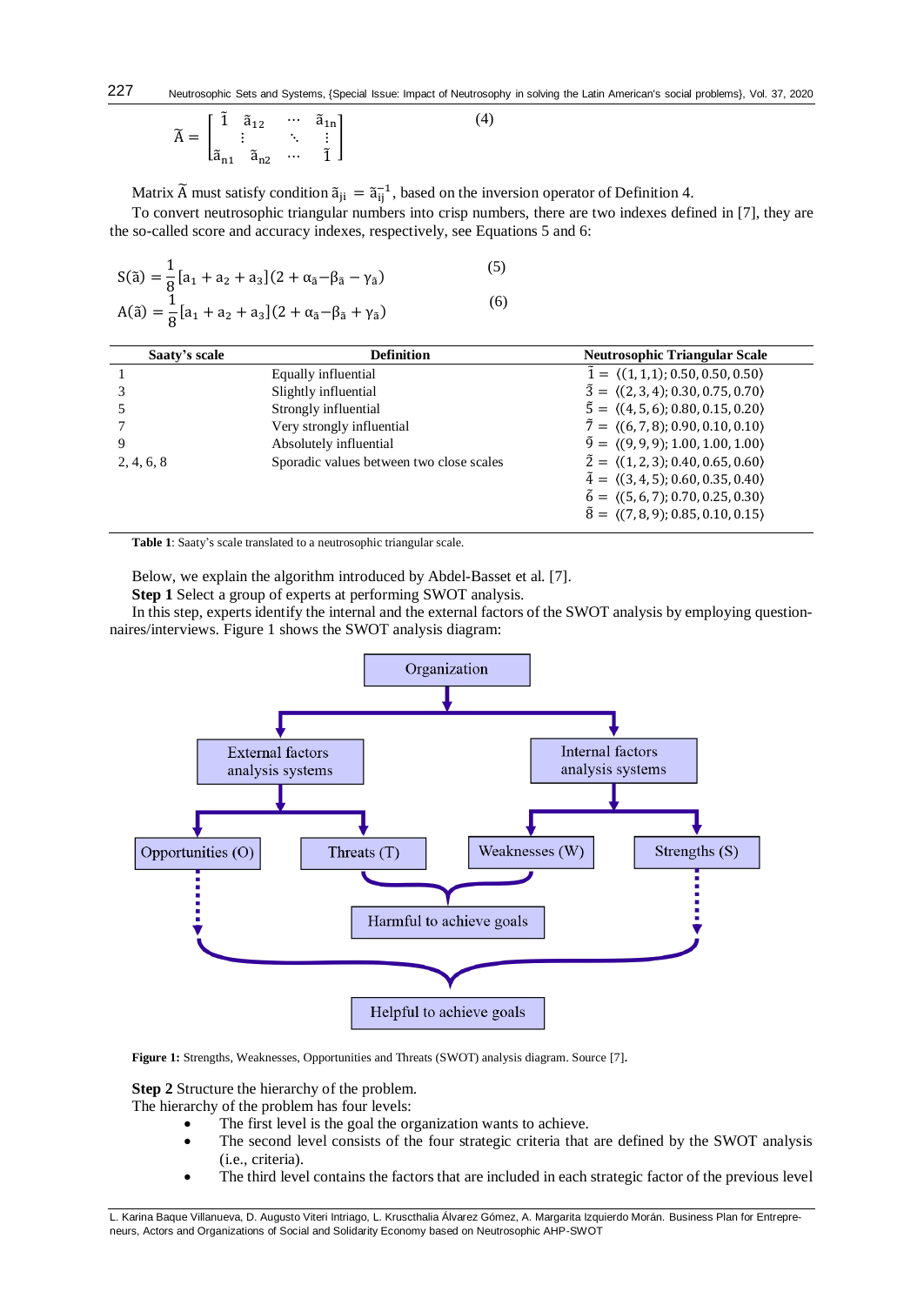#### (i.e., sub-criteria).

 The final level includes the strategies that should be evaluated and compared. The general hierarchy is presented in Figure 2.



Figure 2: The hierarchy of a problem. Source [7].

**Step 3** Structure the neutrosophic pair-wise comparison matrix of factors, sub-factors and strategies, through the linguistic terms shown in Table 1.

The neutrosophic scale is attained according to expert opinions[3]. The neutrosophic pair-wise comparison matrix of factors, sub-factors and strategies are as described in Equation 4.

**Step 4** Check the consistency of experts' judgments.

If the pair-wise comparison matrix has a transitive relation, i.e.,  $a_{ik} = a_{ii}a_{ik}$  for all i,j and k, then the comparison matrix is consistent, focusing only on the lower, median and upper values of the triangular neutrosophic number of the comparison matrix.

**Step 5** Calculate the weight of the factors  $(S, W, O, T)$ , sub-factors  $\{(S_1,...,S_n), (W_1,...,W_n)\}$  $(O_1,...,O_n),(T_1,...,T_n)$  and strategies/alternatives  $(Alt_1,..., Alt_n)$  from the neutrosophic pair-wise comparison matrix, by transforming it to a deterministic matrix using Equations 7 and 8.

To get the score and the accuracy degree of  $\tilde{a}_{ii}$  the following equations are used:

$$
S(\tilde{a}_{ji}) = \frac{1}{S(\tilde{a}_{ij})}
$$
\n
$$
A(\tilde{a}_{ji}) = \frac{1}{A(\tilde{a}_{ij})}
$$
\n(7)

With compensation by accuracy degree of each triangular neutrosophic number in the neutrosophic pair-wise comparison matrix, we derive the following deterministic matrix:

(9)

$$
A = \begin{bmatrix} 1 & a_{12} & \cdots & a_{1n} \\ \vdots & \ddots & \vdots \\ a_{n1} & a_{n2} & \cdots & 1 \end{bmatrix}
$$

Determine the ranking of priorities, namely the Eigen Vector X, from the previous matrix:

1. Normalize the column entries by dividing each entry by the sum of the column.

2. Take the total of the row averages.

**Step 6** Calculate the total priority of each strategy (alternative) for the final ranking of all strategies using Equation 10.

The total weight value of the alternative  $j$  ( $j = 1,..., n$ ) can be n:

$$
Tw_{Alt_j} = w_S * \sum_{i=1}^{n} w_{S_i} * w_{Alt_j} + w_w * \sum_{i=1}^{n} w_{W_i} * w_{Alt_j} + w_o
$$
  
 
$$
* \sum_{i=1}^{n} w_{O_i} * w_{Alt_j} + w_T * \sum_{i=1}^{n} w_{T_i} * w_{Alt_j}
$$
 (10)

where  $(i = 1,...,n)$  and  $(w_S, w_W, w_O, w_T)$  are the weights of Strengths, Weaknesses, Opportunities and Threats;  $(w_{\text{Si}},w_{\text{Ni}},w_{\text{Si}},w_{\text{Ti}})$  are the sub-factor weights; and  $w_{\text{Alt}}$  is the weight of the alternative j, corresponding to its subfactor.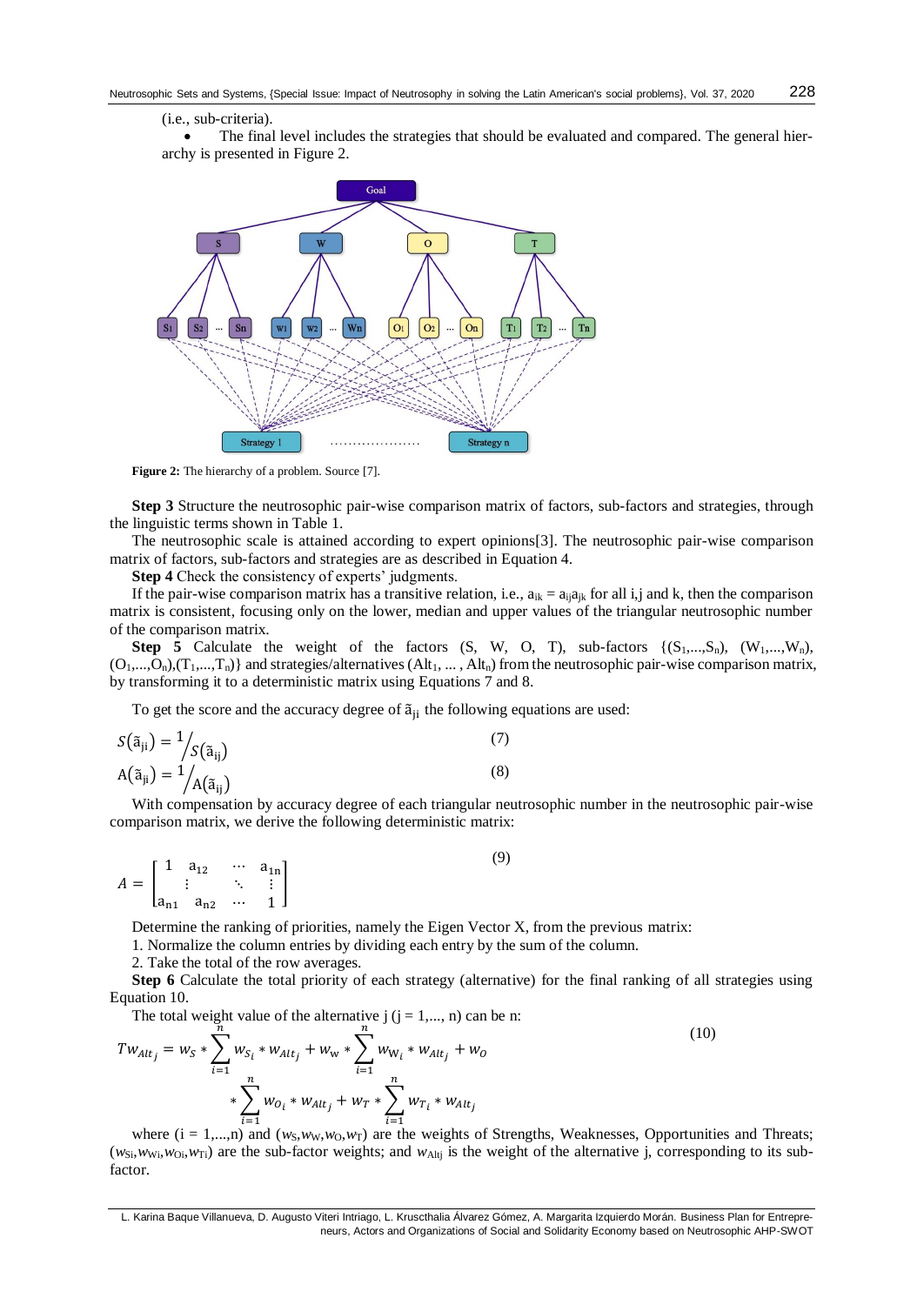Note that Step 4 refers to consider the use of the calculus of the *Consistency Index* (CI) when applying this technique, which is a function depending on  $\lambda_{\text{max}}$ , the maximum eigenvalue of the matrix. Saaty establishes that consistency of the evaluations can be determined by equation CI =  $\frac{\lambda_{\text{max}} - n}{n}$  $\frac{\text{max}-\text{ln}}{\text{ln}-1}$  [8], where n is the order of the matrix. In addition, the *Consistency Ratio* (CR) is defined by equation CR = CI/RI, where RI is given in Table 2.

| ۱n.                 |  |                |           |   |                 |                       |      |      | 10   |
|---------------------|--|----------------|-----------|---|-----------------|-----------------------|------|------|------|
| $\mathbf{D}^*$<br>W |  | $\sim$<br>J.JZ | ററ<br>v.o | . | $\sim$<br>ر ے . | $\sim$ $\sim$<br>1.JJ | 1.40 | 1.4J | 1.77 |
|                     |  |                |           |   |                 |                       |      |      |      |

**Table 2:** RI associated to every order.

If  $CR \leq 0.1$  we can consider that experts' evaluation is sufficiently consistent and hence we can proceed to use NAHP. We apply this procedure to matrix *A* in Equation 9.

## **3 Design of the business plan**

This section contains two subsections, the first one explains the concepts of business plan we based on in this paper. In section 3.2 we describe the plan for the entrepreneurs, actors and organization of social and solidarity economy in Los Ríos province.

## **3.1 Concepts of business plan**

A company is an organized human activity, which uses human and material means with the purpose of obtaining a benefit. If the main activity objective is to achieve economic benefits, and development responsibilities are acquired from them (vis-à-vis the state, citizens, consumers) we are talking about a company in the economic sense, [27].

The company is made up of a set of interrelated parts directly or indirectly achieving a purpose. This purpose is only to obtain outputs through a process of inputs transformations. Likewise, a feedback process is necessary for the company to adapt to the changes that have occurred [28].

Currently, it is not easy to undertake. There are many causes for this difficulty, including the lack of motivation and decision to create a business. Also, inadequate use of administrative tools, techniques for managing businesses, lack of knowledge of the advantages of association and scarce economic resources. All of which have important effects, such as unsuccessful business ideas due to need of trust and knowledge, ignorance of the competition and economic environment of the enterprises, inadequate use of the advantages of association for the enterprises development and the non-execution of a commercial activity [29].

Entrepreneurship can also be defined as the talent that a person has to generate a project or a business idea. It comes with great challenges, such as economic crisis, creation of a competitive advantage, good cash flow management and technological innovation.

For a business plan to be successful, it is necessary that the product or service offered by the company be accepted by the market to which it is directed. By doing so, it would produce an exchange relationship between what's offered and the product or service demanded. Buyers only acquire the products the company offers if they satisfy their needs, that is why the company monitors these activities, [30].

No business idea should be launched as a business project if an economic-financial plan has not been previously carried out to evaluate or validate whether the business, once started, will allow obtaining positive or beneficial results, indicating that it will be profitable for the promoters or shareholders who are going to invest their capital. That allows them to take their management towards positive financial and economic results, [31].

The business plan purpose is to determine the economic, technical, social and environmental viability of a project, taking into account the opportunities, threats, strengths and weaknesses of the company, as well as to analyze the environment in which it will take place, [32].

Zorita in [5] proposes a structure, but it must be taken into account that the models are generally adjusted according to the needs of the company, which would indicate that this structure is not always met.

• Introduction / presentation. Executive Summary,

- Description of the business,
- Market analysis,
- Analysis of the company,
- Analysis of the situation. Diagnosis,
- Strategic approach,
- Marketing and sales operational plan,
- Operations plan. Calendars and deadlines. Information systems,
- Corporate issues. Organization and human resources,
- Economic and financial study,
- Control systems. Dashboard and contingency plans,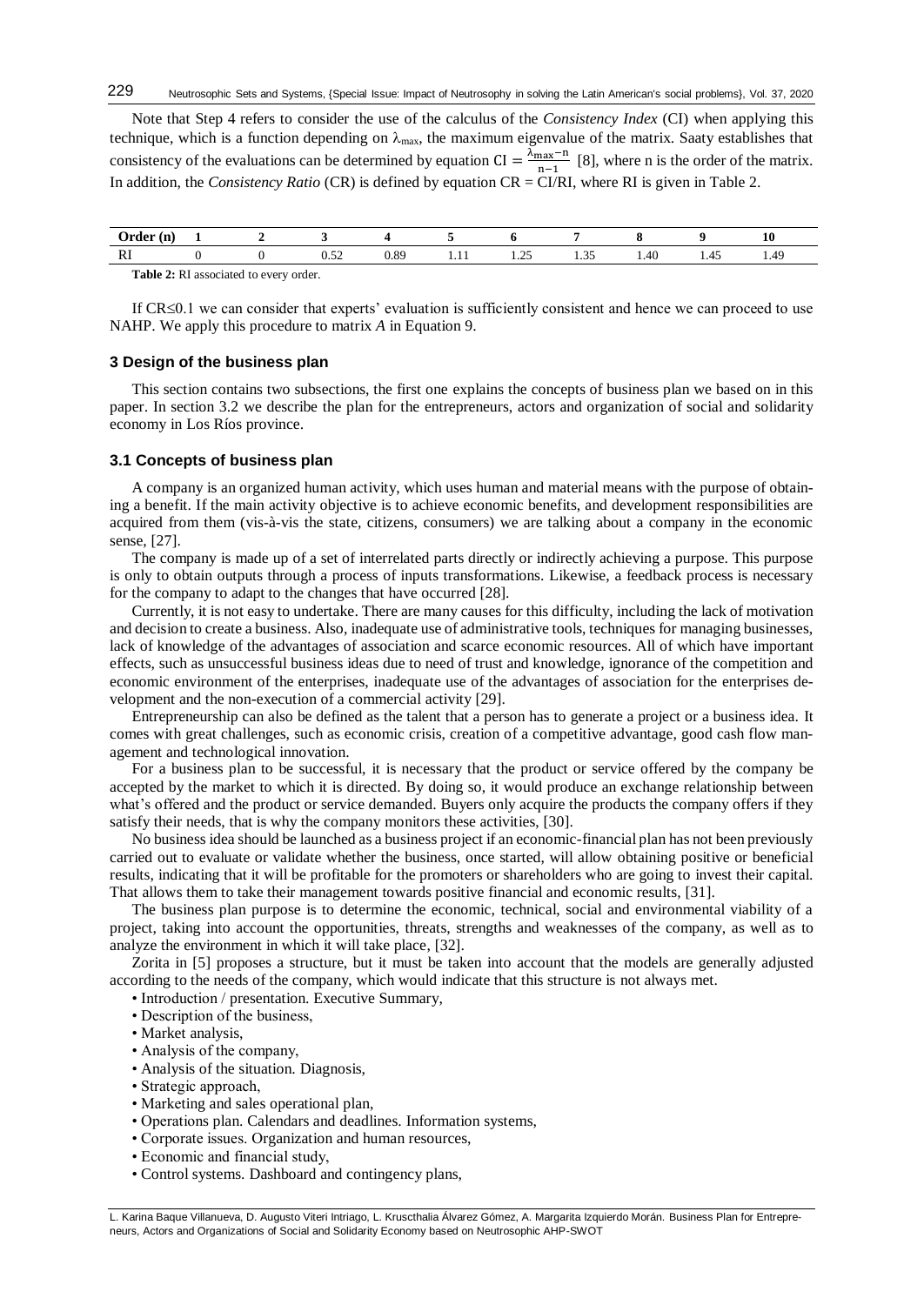#### • Conclusions.

Structuring a business plan includes all kinds of details that are required when starting a business, such as detailed planning of policies, strategies, prior research, action plans and financing [33].

There are different business plan structures designed by some authors, they all have points in common, but certainly when proposing a new design, we need to make adjustments in order to better access and understand the information.

# **3.2 Design of the business plan for social and solidarity economy businesses in Los Ríos province**

The business plan structure will establish the key elements that will allow entrepreneurs to guide the course of their business in a comprehensive and simple way, allowing them to solve any problem that may occur in the future.

The proposed elements are:

# **1. Executive Summary**

The most important aspects of the business plan are presented in the executive summary. This section should not be very long, it will have a maximum of two pages, and it should arouse the reader's interest. It is recommended to prepare this summary when the entire plan has been completed.

## **2. Company Description**

It should briefly explain what are the functions of the company, what are the products or services it will offer. Here managers should express the purposes of the company and its contribution to the society. In addition, it is convenient to indicate the owner's information. It is important to specify the name of the company and its respective logo and slogan.

#### **3. Strategic Plan**

In this section managers must establish the company's goals and what are the strategies to achieve, therefore, it is essential to create the SWOT mission, vision, strategic objectives and analysis.

## **4. Marketing Plan**

In this section, we must develop all the strategies to maximize sales, as well as to indicate how the product will be launched. For this reason, we need to ask ourselves: What is our potential demand? Who are our competitors? By what means advertising will be carried out? A pricing policy must also be set.

# **5. Administrative and Operations Plan**

Operations plan must reflect the organizational structure the company will have. The positions and functions of each member must be included. In addition, managers must describe the production process that will be carried out and the equipment and supplies that the company will have.

# **6. Financial Plan**

The financial plan must show all the financial projections essential to start the business: income budget, investment budget, purchasing budget, marketing and sales budget, administrative budget, financial expenses, income statement, cash flow and the financial evaluation.

To support with more detail social economy companies in Los Ríos province, 24 entrepreneurs from the province closely linked to this type of economy were surveyed. The survey was related to the above-mentioned point 3 about the creation of the SWOT matrix. As a result of the first approach to the subject, the following elements were determined for evaluation:

## **Strengths**

 $S<sub>1</sub>$ : There is a primacy of the people and the social purpose over the capital, which implies that people feel the company as a mean of personal growth rather than a way of life; therefore, they are motivated with the job.

 $S_2$ : It works through the equitable and social distribution of benefits; therefore, the members feel that there is justice in the distribution of profits, which strengthens trust among the members of the organization.

 $S_3$ : Solidarity is practiced, the community benefits because company invests in local social works, generating jobs among local workers, achieving social inclusion regardless of gender, race, ethnic origin, or any other discriminatory aspect.

 $S<sub>4</sub>$ : There is independence of the company from the public powers, which guarantees that many times internal decisions do not depend on external factors.

## **Weaknesses**

W<sub>1</sub>: Company is sensitive of the good performance of its members, which is not always possible.

W<sub>2</sub>: Usually there is no clarity about the legal status of some solidarity companies, which sometimes prevents making risky but profitable investments beyond the company.

W<sub>3</sub>: Due to the size of the company, it may suffer from financial problems.

W<sub>4</sub>: Its members may not have the educational level necessary to achieve company's development.

#### **Opportunities**

 $O<sub>1</sub>$ : The members can lean on new information and communication technologies, which from a small budget give ostensible results, such as the use of telework, e-learning, among others.

O2: They can take advantage of the weakness of traditional capitalist companies that cannot be inserted in

L. Karina Baque Villanueva, D. Augusto Viteri Intriago, L. Kruscthalia Álvarez Gómez, A. Margarita Izquierdo Morán. Business Plan for Entrepreneurs, Actors and Organizations of Social and Solidarity Economy based on Neutrosophic AHP-SWOT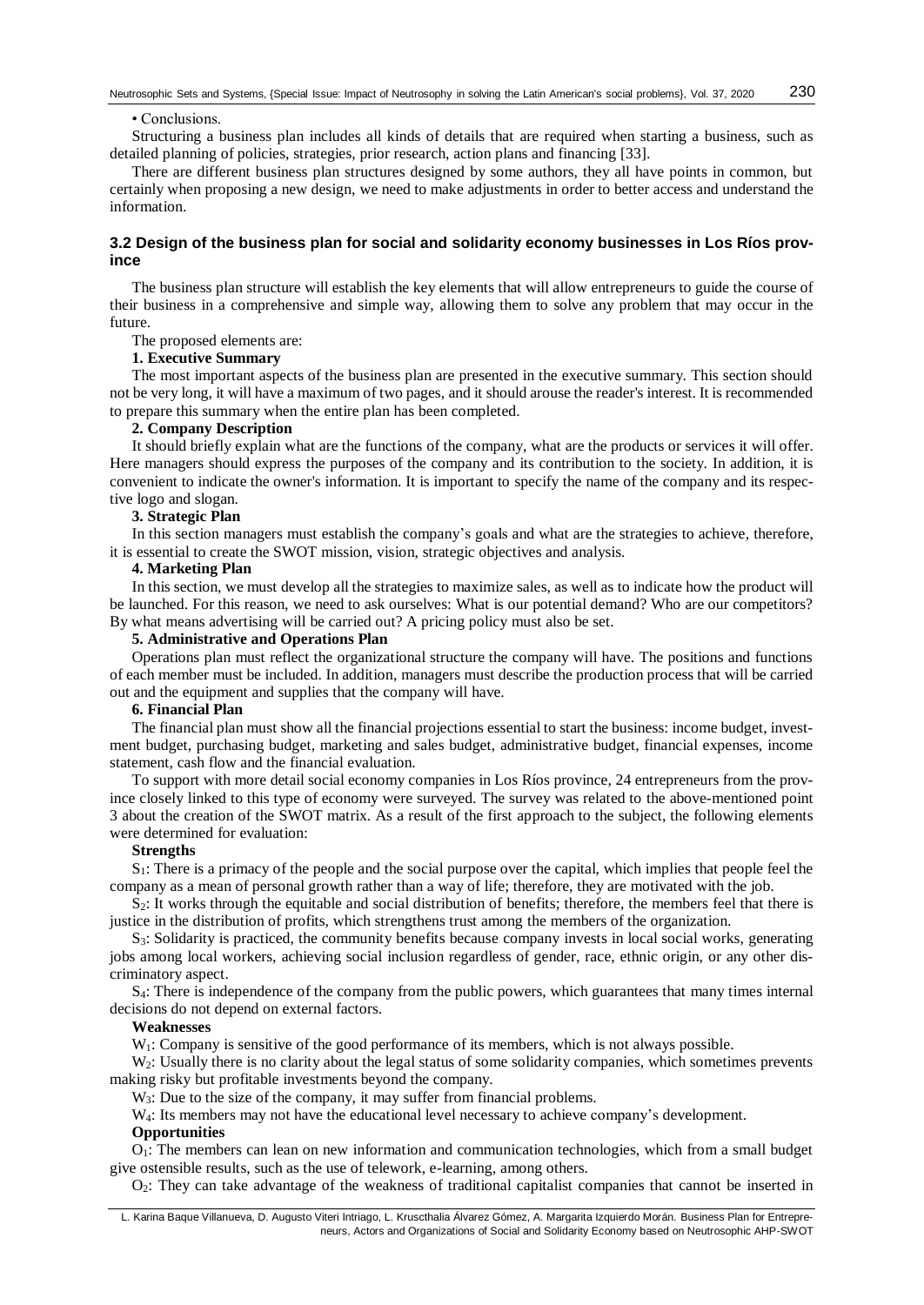markets that include sectors traditionally excluded by society.

O3: Different companies of this type can organize themselves into bigger associations that allow them to compete with big companies, where in the inside none of them constitutes a threat for the others.

#### **Threats**

 $T_1$ : This type of economy can be perceived as a threat by traditional companies, therefore it can suffer external aggression.

T2: It may be sensitive to the economic crises that affect the country.

As a result of this analysis, we propose four strategies that can serve to any social economy company of the province. These can be expanded or decreased depending on the characteristics of the company. Below we detail them:

St<sub>1</sub>: To propose and formalize an association of companies with social economy in Los Ríos province with the intention of generalizing it to the entire country.

 $St_2$ : To stimulate the implementation of distance work, the exchange of experiences through courses, seminars and scientific events.

 $St_3$ : To hire external or internal specialists who determine the legal and financial status of each social company in Los Ríos province, the experiences will be transmitted transparently between the different companies.

St4: To determine and study alternatives to respond to situations of emerging threats for the company existence. Some of them may consist of finding alternative financial sources like external donations or the commercialization of by-products that allow additional profits for the company.

The evaluation of these strategies contains indeterminacies specific to decision-making and planning, since usually there is no complete certainty about the evaluations given by the experts. That is why the use of Neutrosophy is justified. Moreover, assessments are given in linguistic terms, thus, it is more comprehensible for users and decision makers than to use numeric terms.

24 entrepreneurs of the regional "Young Impulse" project were asked to evaluate the above four strategies applying the AHP-SWOT technique, the question is how they evaluate each strategy for starting a social economy business. This means that with the pass of the time, another strategy may be the more appropriate; therefore, it is convenient to apply this technique at different moments in the company's existence, especially during a crisis.

Table 3 contains the matrix of ratios among the four factors according to the median of entrepreneurs' criteria.

| <b>Factors</b>   | <b>Strengths</b>          | Weaknesses | <b>Opportunities</b> | <b>Threats</b> |  |
|------------------|---------------------------|------------|----------------------|----------------|--|
| <b>Strengths</b> |                           |            |                      |                |  |
| Weaknesses       | $\tilde{2}$<br>$\sqrt{2}$ |            |                      |                |  |
| Opportunities    | . ש                       |            |                      |                |  |
| <b>Threats</b>   | כ'                        |            |                      |                |  |

**Table 3**: Matrix of ratios of Strengths, Weaknesses, Opportunities and Threats according to the median entrepreneurs' criteria.

In Table 4, we summarize the crisp values obtained by applying Equation 6 to the elements in Table 3.

| <b>Factors</b>                                                                                                                                                                                                                                                                                          | <b>Strengths</b> | Weaknesses | <b>Opportunities</b> | Threats |  |  |
|---------------------------------------------------------------------------------------------------------------------------------------------------------------------------------------------------------------------------------------------------------------------------------------------------------|------------------|------------|----------------------|---------|--|--|
| <b>Strengths</b>                                                                                                                                                                                                                                                                                        |                  | 1.7625     | 5.3438               | 5.3438  |  |  |
| Weaknesses                                                                                                                                                                                                                                                                                              | 0.56738          |            | 5.3438               | 5.3438  |  |  |
| <b>Opportunities</b>                                                                                                                                                                                                                                                                                    | 0.18713          | 0.18713    |                      |         |  |  |
| <b>Threats</b>                                                                                                                                                                                                                                                                                          | 0.18713          | 0.18713    |                      |         |  |  |
| $\mathbf{T}$ and $\mathbf{A}$ and $\mathbf{C}$ and $\mathbf{C}$ and $\mathbf{C}$ and $\mathbf{C}$ $\mathbf{C}$ and $\mathbf{C}$ and $\mathbf{C}$ and $\mathbf{C}$ and $\mathbf{C}$ and $\mathbf{C}$ and $\mathbf{C}$ and $\mathbf{C}$ and $\mathbf{C}$ and $\mathbf{C}$ and $\mathbf{C}$ and $\mathbf{$ |                  |            |                      |         |  |  |

**Table 4**: Crisp matrix of ratios of Strengths, Weaknesses, Opportunities and Threats.

The weights vector of Strengths, Weaknesses, Opportunities and Threats is

$$
W_F = \begin{bmatrix} 0.479820 \\ 0.363346 \\ 0.078417 \\ 0.078417 \end{bmatrix}
$$
 and CR = 1.5131%<10%.

Tables 5-8 show the crisp matrices of ratios among the Strengths, Weaknesses, Opportunities and Threats, respectively.

| <b>Strength</b> | ΡI     | 52     | 03     | $\mathbf{D4}$ |
|-----------------|--------|--------|--------|---------------|
| $\mathbf{D}1$   |        |        |        | 0.39506       |
| D <sub>2</sub>  |        |        |        | 0.39506       |
| 3 <sup>3</sup>  |        |        |        | 0.39506       |
| $\mathbf{D}$ 4  | 2.5312 | 2.5312 | 2.5312 |               |

**Table 5**: Crisp matrix of ratios of Strengths.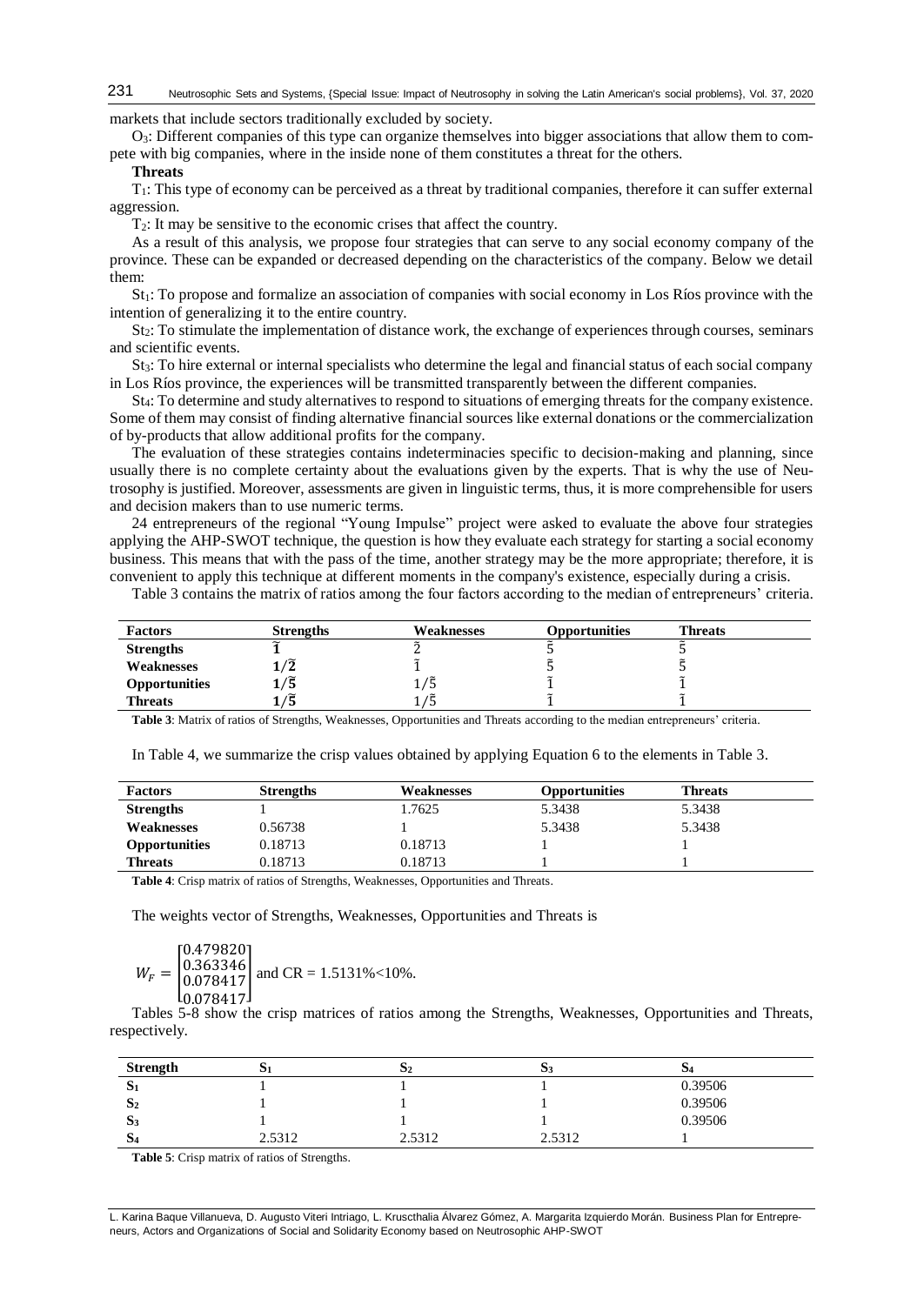$$
W_{S} = \begin{bmatrix} 0.18079 \\ 0.18079 \\ 0.18079 \\ 0.45762 \end{bmatrix}
$$
 and CR = 0%<10%.

| Weakness | $\mathbf{W}_1$ | W2      | W3     | $W_4$   |  |
|----------|----------------|---------|--------|---------|--|
| W        |                | 0.18713 |        | 0.18713 |  |
| $W_2$    | 5.3438         |         | 5.3438 |         |  |
| $W_3$    |                | 0.18713 |        | 0.18713 |  |
| $W_4$    | 5.3438         |         | 5.3438 |         |  |

**Table 6**: Crisp matrix of ratios of Weaknesses.

$$
W_W = \begin{bmatrix} 0.078817 \\ 0.421183 \\ 0.078817 \\ 0.421183 \end{bmatrix}
$$
 and CR = 0%<10%.

| <b>Opportunities</b> |        |         |        |
|----------------------|--------|---------|--------|
|                      |        | 0.56738 |        |
| U2                   | 1.7625 |         | 1.7625 |
| J3.                  |        | 0.56738 |        |

**Table 7**: Crisp matrix of ratios of Opportunities.

$$
W_0 = \begin{bmatrix} 0.26578 \\ 0.46844 \\ 0.26578 \end{bmatrix}
$$
 and CR = 0%<10%.

| <b>Threats</b> |  |  |
|----------------|--|--|
| --             |  |  |
|                |  |  |
|                |  |  |

**Table 8**: Crisp matrix of ratios of Threats.

 $W_T = \begin{bmatrix} 0.5 \\ 0.5 \end{bmatrix}$  $\begin{bmatrix} 0.5 \\ 0.5 \end{bmatrix}$  and CR = 0%<10%.

Finally, Table 9 contains the calculation of the weights of the strategies and their ranks.

| <b>Factors/Sub-Factors</b> | Weight   | <b>Strategies</b> |                 |                 |          |
|----------------------------|----------|-------------------|-----------------|-----------------|----------|
|                            |          | St <sub>1</sub>   | St <sub>2</sub> | St <sub>3</sub> | $St_4$   |
| <b>Strengths</b>           | 0.479820 |                   |                 |                 |          |
| $S_1$                      | 0.18079  | 0.4               | 0.2             | 0.2             | 0.2      |
| S <sub>2</sub>             | 0.18079  | 0.33333           | 0.33333         | 0.16667         | 0.16667  |
| S <sub>3</sub>             | 0.18079  | 0.28571           | 0.28571         | 0.14286         | 0.28571  |
| S <sub>4</sub>             | 0.45762  | 0.083333          | 0.083333        | 0.416667        | 0.416667 |
| Weaknesses                 | 0.363346 |                   |                 |                 |          |
| $W_1$                      | 0.078817 | 0.33333           | 0.33333         | 0.16667         | 0.16667  |
| W <sub>2</sub>             | 0.421183 | 0.11111           | 0.11111         | 0.55556         | 0.22222  |
| $W_3$                      | 0.078817 | 0.11111           | 0.11111         | 0.22222         | 0.55556  |
| $\rm W_4$                  | 0.421183 | 0.12500           | 0.62500         | 0.12500         | 0.12500  |
| Opportunities              | 0.078417 |                   |                 |                 |          |
| O <sub>1</sub>             | 0.26578  | 0.14286           | 0.57143         | 0.14286         | 0.14286  |
| $\mathbf{O}_2$             | 0.46844  | 0.28571           | 0.14286         | 0.28571         | 0.28571  |
| $\mathbf{O}_3$             | 0.26578  | 0.37500           | 0.37500         | 0.12500         | 0.12500  |
| <b>Threats</b>             | 0.078417 |                   |                 |                 |          |
| $T_1$                      | 0.5      | 0.214286          | 0.071429        | 0.357143        | 0.357143 |
| T <sub>2</sub>             | 0.5      | 0.1               | 0.1             | 0.3             | 0.5      |
| <b>Total</b>               |          | 0.18917           | 0.24642         | 0.29282         | 0.27159  |
| <b>Rank of Strategies</b>  |          | 4                 | 3               | 1               | 2        |

**Table 9**: Ranking and weights calculations for the strategies with respect to SWOT factors and sub-factors.

According to the results in Table 9, the ranking of strategies is:  $St_3 > St_4 > St_2 > St_1.$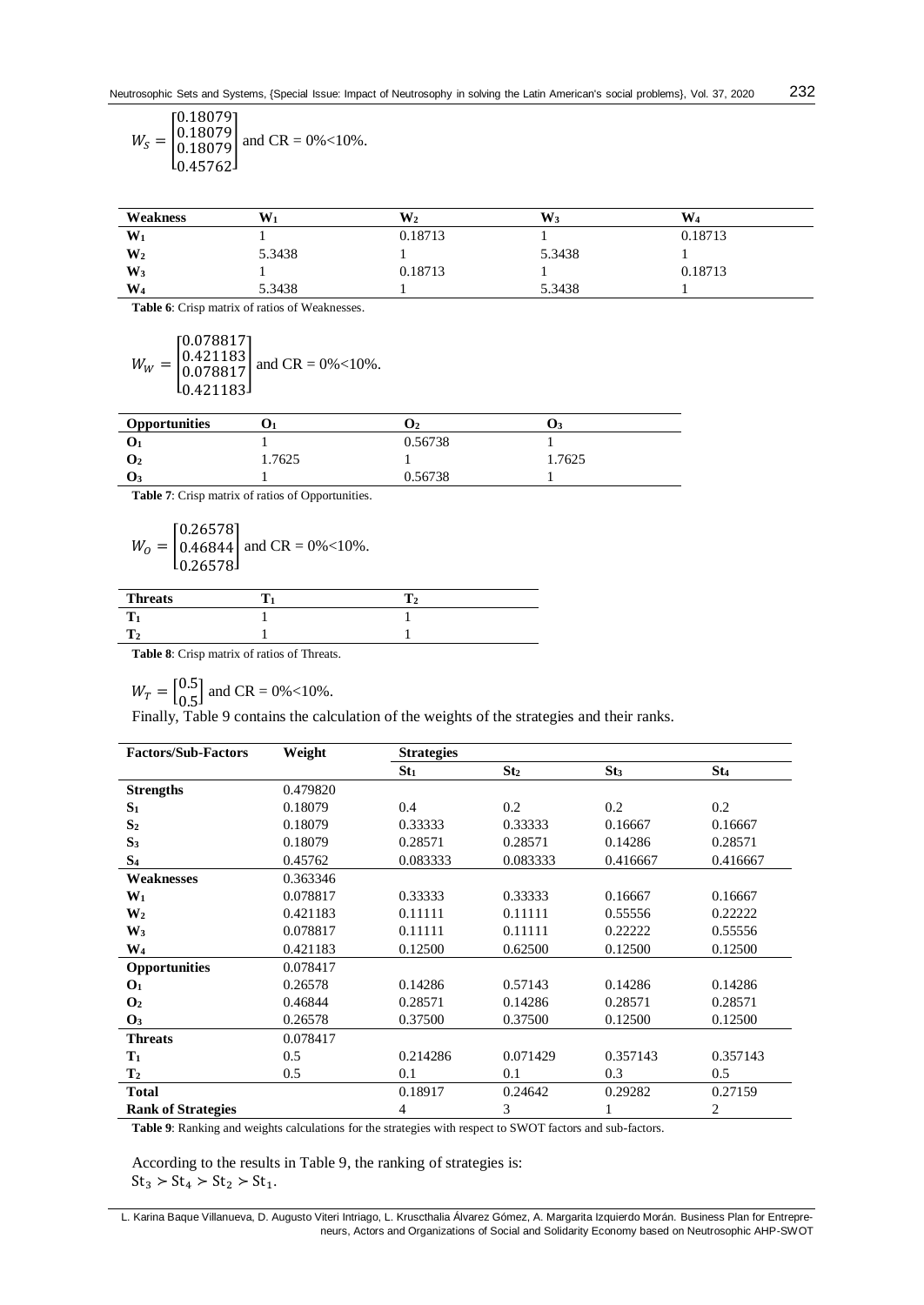Therefore, the best strategy to apply before to starting a business is "to hire external or internal specialists who determine the legal and financial status of each social company in Los Ríos province, the experiences will be transmitted transparently between the different companies".

# **Conclusion**

This paper summarizes the investigation on the design of a business plan for entrepreneurs, actors and organizations of social and solidarity economy in Los Ríos province, Ecuador, especially with respect to the project "Young Impulse". For this purpose, we used the criteria of 24 experimented entrepreneurs, which established the guide that every entrepreneur has to follow to formalize and design his/her business for social and solidarity companies. Among the useful tools for planning and decision-making, we selected the neutrosophic AHP-SWOT technique. This technique is simple to use, rigorous and accurate, since it includes the indeterminacy, which is typical of every decision-making. Finally, we applied this technique to determine the best strategy to follow to start a business. According to the 24 entrepreneurs' opinions, the selected one is "to hire external or internal specialists who determine the legal and financial status of each social company in Los Ríos province, the experiences will be transmitted transparently between the different companies"

# **References**

- 1. Cruz, M.F., E.B. Salinas, R.M.P. Salazar, G.J.C. Castillo, G.R.T. Arcos, and J.E. Ricardo, *ESTUDIO SITUACIONAL PARA DETERMINAR ESTRATEGIAS FORMATIVAS EN LA ATENCIÓN A ESCOLARES CON NECESIDADES EDUCATIVAS ESPECIALES EN LA ZONA 5 DEL ECUADOR.* Investigación Operacional, 2019. **40**(2): p. 255-266.
- 2. Smarandache, F., M.A. Quiroz-Martínez, J.E. Ricardo, and N. Batista, *APPLICATION OF NEUTROSOPHIC OFFSETS FOR DIGITAL IMAGE PROCESSING.* Investigación Operacional, 2020. **41**: p. 603-610.
- 3. Smarandache, F., J.E. Ricardo, E.G. Caballero, M.Y. Leyva Vázquez, and N.B. Hernández, *Delphi method for evaluating scientific research proposals in a neutrosophic environment.* Neutrosophic Sets & Systems, 2020. **34**.
- 4. Hernandez, N.B. and J.E. Ricardo, *Gestión empresarial y posmodernidad*. 2018: Infinite Study.
- 5. Zorita, E., *Business Plan (Plan de Negocio)(In Spanish)*. 2015, Madrid: ESIC Editorial.
- 6. Vega Falcón, V., M. del Roció Alarcón Quinapanta, M.M. Yancha Villacís, and J. Estupiñán Ricardo, *Medición del capital intelectual: Caso hotelero.* Dilemas Contemporáneos: Educación, Política y Valores, 2019. **7**.
- 7. Abdel-Basset, M., M. Mohamed, and F. Smarandache, *An Extension of Neutrosophic AHP-SWOT Analysis for Strategic Planning and Decision-Making.* Symmetry, 2018. **10**(4): p. 116.
- 8. Aczél, J. and T.L. Saaty, *Procedures for Synthesizing Ratio Judgments.* Journal of Mathematical Psychology, 1983. **27**(1): p. 93-102.
- 9. Buckley, J.J., *Fuzzy hierarchical analysis.* Fuzzy Sets and Systems, 1985. **17**: p. 233-247.
- 10. Buckley, J.J., T. Feuring, and Y. Hayashi, *Fuzzy hierarchical analysis revisited.* European Journal of Operational Research, 2001. **129**: p. 48-64.
- 11. Abdel-Basset, M., M. Mohamed, Y. Zhou, and I. Hezam, *Multicriteria group decision making based on neutrosophic analytic hierarchy process.* Journal of Intelligent & Fuzzy Systems, 2017. **33**(6): p. 4055–4066.
- 12. Gonzalez-Ortega, R., M. Leyva-Vazquez, J.A. Sganderla-Figueiredo, and A. Guijarro-Rodriguez, *Sinos river basin social-environmental prospective assessment of water quality management using fuzzy cognitive maps and neutrosophic AHP-TOPSIS.* Neutrosophic Sets and Systems, 2018. **23**: p. 160-171.
- 13. Leyva-Vázquez, M., M.A. Quiroz-Martínez, Y. Portilla-Castell, J.R. Hechavarría-Hernández, and E. González-Caballero, *A New Model for the selection of Information Technology Project in a Neutrosophic Environment.* Neutrosophic Sets and Systems, 2020. **32**: p. 344-360.
- 14. Cadena, M.A.T., E.M.P. Medina, M.J. Burgos, and F.J. Vaca, *Neutrosophic AHP in the analysis of Business Plan for the company Rioandes bus tours.* Neutrosophic Sets and Systems, 2020. **34**: p. 16.
- 15. Ortega, R.G., M.L. Vazquez, J.A. Sganderla Figueiredo, and A. Guijarro-Rodriguez, *Sinos river basin socialenvironmental prospective assessment of water quality management using fuzzy cognitive maps and neutrosophic AHP-TOPSIS.* Neutrosophic Sets and Systems, 2018. **23**(1): p. 13.
- 16. Rios, M.G., D.J.C. Herrera, K.S.N. Lucio, and M.Y.L. Vazquez. *AHP for a Comparative Study of Tools Used for Programming Learning*. in *International Conference on Applied Human Factors and Ergonomics*. 2020. Springer.
- 17. Dyson, R.G., *Strategic development and SWOT analysis at the University of Warwick.* European Journal of Operational Research, 2004. **152**(3): p. 631-640.
- 18. Helms, M.M. and J. Nixon, *Exploring SWOT analysis where are we now?: A review of academic research from the last decade.* Journal of Strategy and Management, 2010. **3**(3): p. 215-251.
- 19. Biswas, P., S. Pramanik, and B.C. Giri, *Value and ambiguity index based ranking method of single-valued trapezoidal neutrosophic numbers and its application to multi-attribute decision making.* Neutrosophic Sets and Systems, 2016. **12**: p. 127-138.

L. Karina Baque Villanueva, D. Augusto Viteri Intriago, L. Kruscthalia Álvarez Gómez, A. Margarita Izquierdo Morán. Business Plan for Entrepreneurs, Actors and Organizations of Social and Solidarity Economy based on Neutrosophic AHP-SWOT